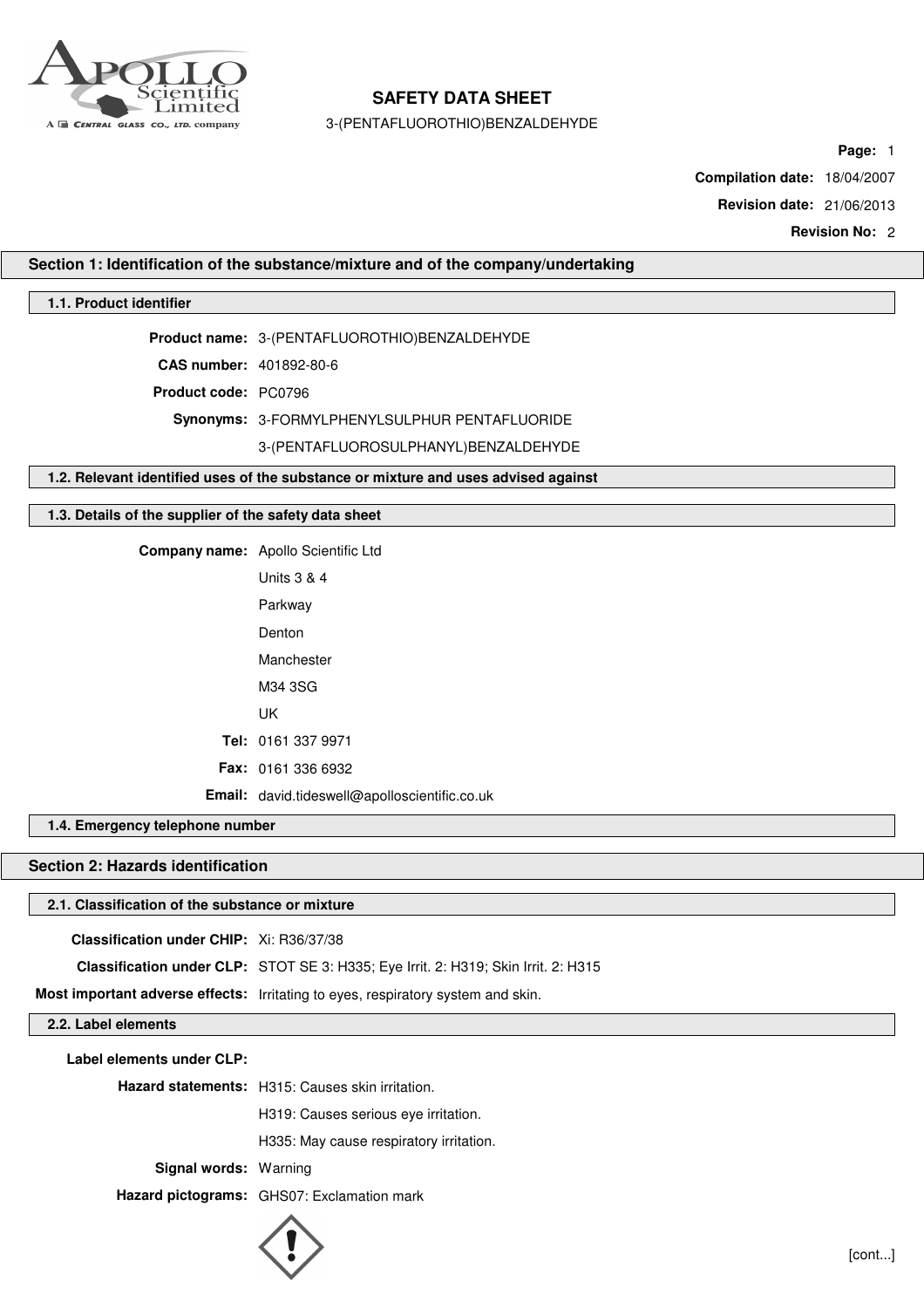## 3-(PENTAFLUOROTHIO)BENZALDEHYDE

**Precautionary statements:** P271: Use only outdoors or in a well-ventilated area. P280: Wear protective gloves/protective clothing/eye protection/face protection. **Label elements under CHIP: Hazard symbols:** Irritant. **Risk phrases:** R36/37/38: Irritating to eyes, respiratory system and skin. **Safety phrases:** S36/37/39: Wear suitable protective clothing, gloves and eye / face protection. S45: In case of accident or if you feel unwell, seek medical advice immediately (show the label where possible).

### **2.3. Other hazards**

**PBT:** This substance is not identified as a PBT substance.

# **Section 3: Composition/information on ingredients**

## **3.1. Substances**

**Chemical identity:** 3-(PENTAFLUOROTHIO)BENZALDEHYDE

# **Section 4: First aid measures**

### **4.1. Description of first aid measures**

**Skin contact:** Remove all contaminated clothes and footwear immediately unless stuck to skin. Wash immediately with plenty of soap and water.

**Eye contact:** Bathe the eye with running water for 15 minutes. Consult a doctor.

**Ingestion:** Wash out mouth with water. Consult a doctor.

**Inhalation:** Remove casualty from exposure ensuring one's own safety whilst doing so. Consult a doctor.

#### **4.2. Most important symptoms and effects, both acute and delayed**

**Skin contact:** There may be irritation and redness at the site of contact.

**Eye contact:** There may be irritation and redness. The eyes may water profusely.

**Ingestion:** There may be soreness and redness of the mouth and throat.

**Inhalation:** There may be irritation of the throat with a feeling of tightness in the chest. Exposure may

cause coughing or wheezing.

## **4.3. Indication of any immediate medical attention and special treatment needed**

# **Section 5: Fire-fighting measures**

## **5.1. Extinguishing media**

**Extinguishing media:** Carbon dioxide, dry chemical powder, foam. Suitable extinguishing media for the

surrounding fire should be used. Use water spray to cool containers.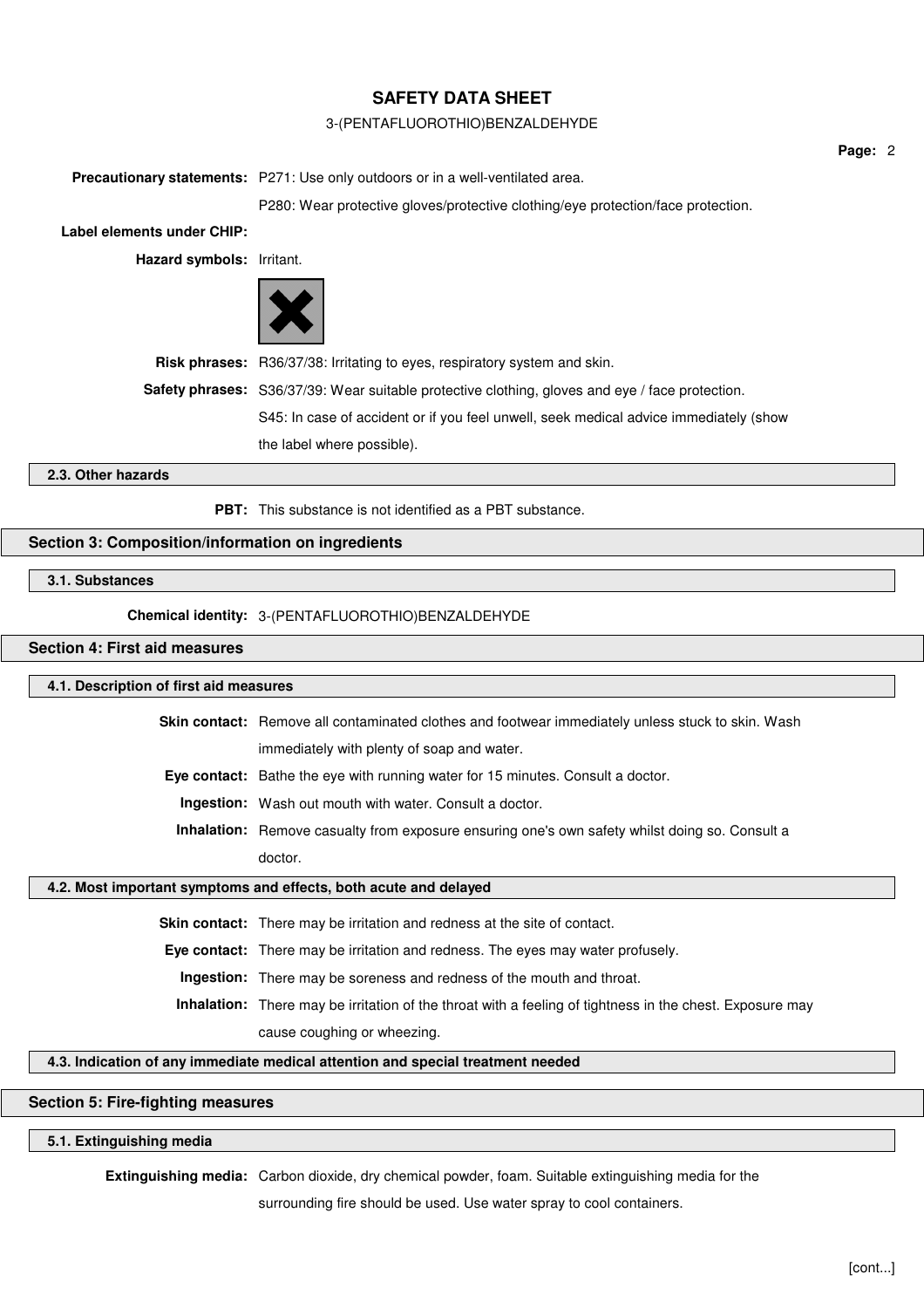### 3-(PENTAFLUOROTHIO)BENZALDEHYDE

#### **5.2. Special hazards arising from the substance or mixture**

**Exposure hazards:** In combustion emits toxic fumes of carbon dioxide / carbon monoxide. Sulphur oxides

(SOx). Hydrogen fluoride (HF).

#### **5.3. Advice for fire-fighters**

**Advice for fire-fighters:** Wear self-contained breathing apparatus. Wear protective clothing to prevent contact with skin and eyes.

## **Section 6: Accidental release measures**

#### **6.1. Personal precautions, protective equipment and emergency procedures**

**Personal precautions:** Refer to section 8 of SDS for personal protection details. If outside do not approach from downwind. If outside keep bystanders upwind and away from danger point. Mark out the contaminated area with signs and prevent access to unauthorised personnel. Turn leaking containers leak-side up to prevent the escape of liquid.

### **6.2. Environmental precautions**

**Environmental precautions:** Do not discharge into drains or rivers. Contain the spillage using bunding.

## **6.3. Methods and material for containment and cleaning up**

**Clean-up procedures:** Absorb into dry earth or sand. Transfer to a closable, labelled salvage container for

disposal by an appropriate method.

## **6.4. Reference to other sections**

# **Section 7: Handling and storage**

## **7.1. Precautions for safe handling**

**Handling requirements:** Avoid direct contact with the substance. Ensure there is sufficient ventilation of the area.

Do not handle in a confined space. Avoid the formation or spread of mists in the air. Only use in fume hood.

#### **7.2. Conditions for safe storage, including any incompatibilities**

**Storage conditions:** Store in cool, well ventilated area. Keep container tightly closed. Air sensitive. Store under Argon.

**Suitable packaging:** Must only be kept in original packaging.

## **7.3. Specific end use(s)**

**Specific end use(s):** No data available.

# **Section 8: Exposure controls/personal protection**

**8.1. Control parameters**

**Workplace exposure limits:** No data available.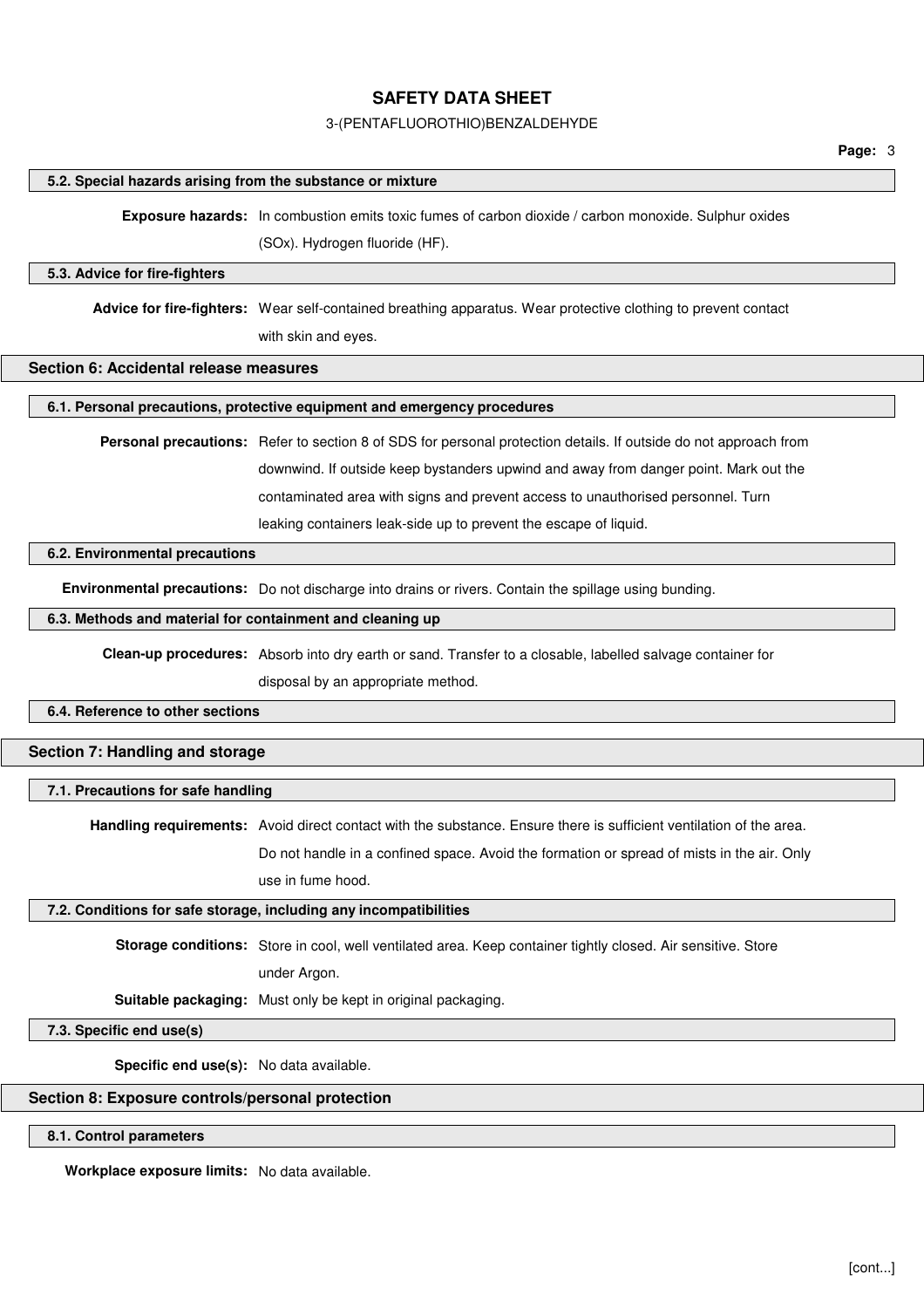### 3-(PENTAFLUOROTHIO)BENZALDEHYDE

**Page:** 4

#### **8.2. Exposure controls**

**Engineering measures:** Ensure there is sufficient ventilation of the area.

**Respiratory protection:** Self-contained breathing apparatus must be available in case of emergency.

**Hand protection:** Protective gloves.

**Eye protection:** Safety glasses. Ensure eye bath is to hand.

**Skin protection:** Protective clothing.

# **Section 9: Physical and chemical properties**

#### **9.1. Information on basic physical and chemical properties**

**State:** Liquid

**9.2. Other information**

**Other information:** No data available.

## **Section 10: Stability and reactivity**

**10.1. Reactivity**

**Reactivity:** Stable under recommended transport or storage conditions.

#### **10.2. Chemical stability**

**Chemical stability:** Stable under normal conditions.

### **10.3. Possibility of hazardous reactions**

**Hazardous reactions:** Hazardous reactions will not occur under normal transport or storage conditions.

**10.4. Conditions to avoid**

**Conditions to avoid:** Heat. Air.

**10.5. Incompatible materials**

**Materials to avoid:** Strong oxidising agents. Strong acids.

# **10.6. Hazardous decomposition products**

**Haz. decomp. products:** In combustion emits toxic fumes of carbon dioxide / carbon monoxide. Hydrogen fluoride

(HF). Sulphur oxides (SOx)

#### **Section 11: Toxicological information**

## **11.1. Information on toxicological effects**

### **Relevant hazards for substance:**

| Hazard                        | Route | Basis              |
|-------------------------------|-------|--------------------|
| Skin corrosion/irritation     | DRM   | Based on test data |
| Serious eye damage/irritation | OPT   | Based on test data |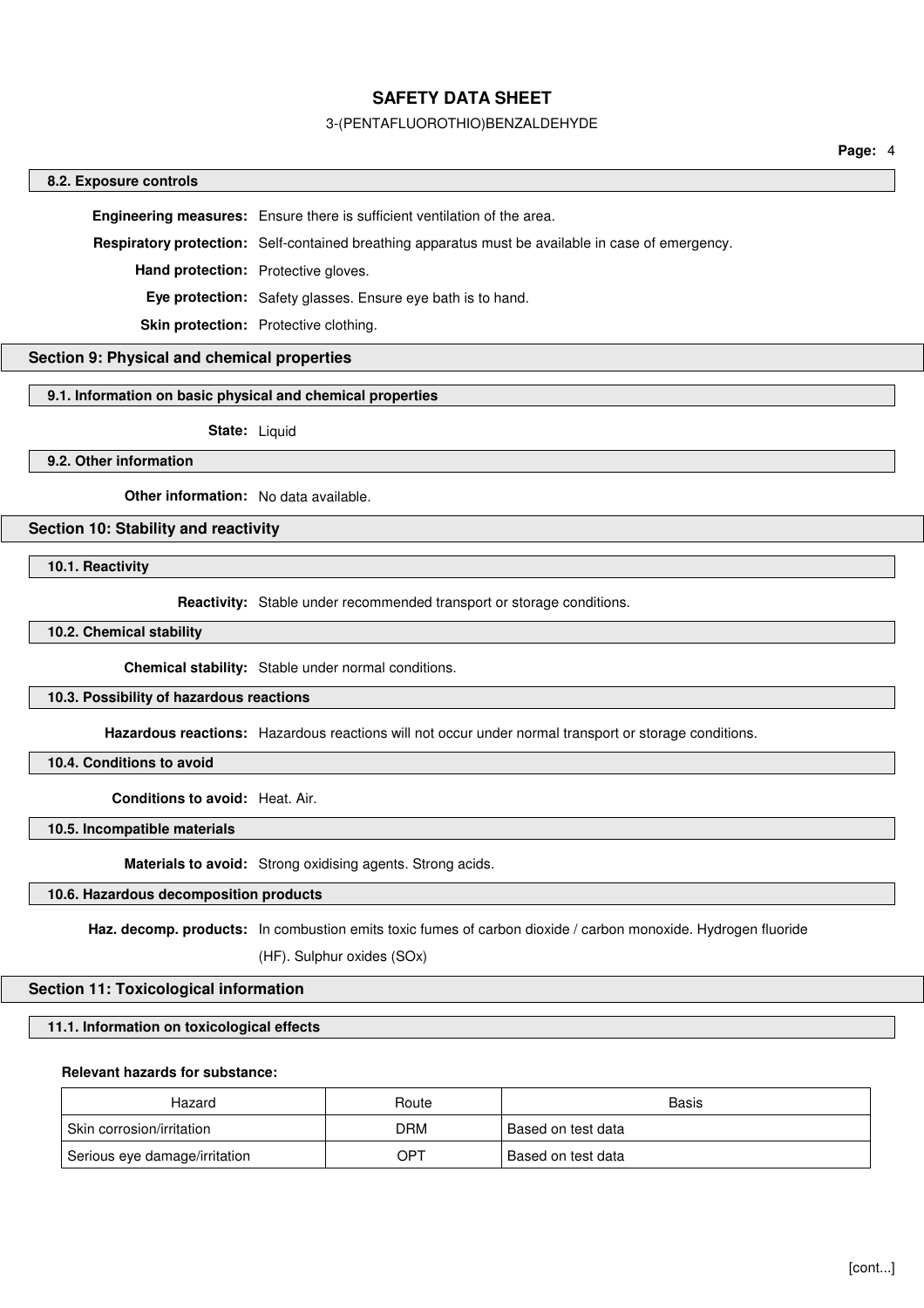# 3-(PENTAFLUOROTHIO)BENZALDEHYDE

|                                                                                                          |                                                                       |                                                                           |                                                                                                              | Page: 5 |  |  |  |
|----------------------------------------------------------------------------------------------------------|-----------------------------------------------------------------------|---------------------------------------------------------------------------|--------------------------------------------------------------------------------------------------------------|---------|--|--|--|
| STOT-single exposure                                                                                     |                                                                       | <b>INH</b>                                                                | Based on test data                                                                                           |         |  |  |  |
|                                                                                                          |                                                                       |                                                                           |                                                                                                              |         |  |  |  |
| Symptoms / routes of exposure                                                                            |                                                                       |                                                                           |                                                                                                              |         |  |  |  |
|                                                                                                          |                                                                       | Skin contact: There may be irritation and redness at the site of contact. |                                                                                                              |         |  |  |  |
|                                                                                                          |                                                                       |                                                                           | Eye contact: There may be irritation and redness. The eyes may water profusely.                              |         |  |  |  |
|                                                                                                          | Ingestion: There may be soreness and redness of the mouth and throat. |                                                                           |                                                                                                              |         |  |  |  |
| Inhalation: There may be irritation of the throat with a feeling of tightness in the chest. Exposure may |                                                                       |                                                                           |                                                                                                              |         |  |  |  |
|                                                                                                          | cause coughing or wheezing.                                           |                                                                           |                                                                                                              |         |  |  |  |
| Section 12: Ecological information                                                                       |                                                                       |                                                                           |                                                                                                              |         |  |  |  |
| 12.1. Toxicity                                                                                           |                                                                       |                                                                           |                                                                                                              |         |  |  |  |
|                                                                                                          |                                                                       |                                                                           |                                                                                                              |         |  |  |  |
| Ecotoxicity values: No data available.                                                                   |                                                                       |                                                                           |                                                                                                              |         |  |  |  |
| 12.2. Persistence and degradability                                                                      |                                                                       |                                                                           |                                                                                                              |         |  |  |  |
| Persistence and degradability: No data available.                                                        |                                                                       |                                                                           |                                                                                                              |         |  |  |  |
| 12.3. Bioaccumulative potential                                                                          |                                                                       |                                                                           |                                                                                                              |         |  |  |  |
| Bioaccumulative potential: No data available.                                                            |                                                                       |                                                                           |                                                                                                              |         |  |  |  |
| 12.4. Mobility in soil                                                                                   |                                                                       |                                                                           |                                                                                                              |         |  |  |  |
|                                                                                                          | Mobility: No data available.                                          |                                                                           |                                                                                                              |         |  |  |  |
| 12.5. Results of PBT and vPvB assessment                                                                 |                                                                       |                                                                           |                                                                                                              |         |  |  |  |
|                                                                                                          |                                                                       | PBT identification: This substance is not identified as a PBT substance.  |                                                                                                              |         |  |  |  |
| 12.6. Other adverse effects                                                                              |                                                                       |                                                                           |                                                                                                              |         |  |  |  |
| <b>Other adverse effects:</b> No data available.                                                         |                                                                       |                                                                           |                                                                                                              |         |  |  |  |
| <b>Section 13: Disposal considerations</b>                                                               |                                                                       |                                                                           |                                                                                                              |         |  |  |  |
| 13.1. Waste treatment methods                                                                            |                                                                       |                                                                           |                                                                                                              |         |  |  |  |
|                                                                                                          |                                                                       |                                                                           | Disposal operations: MATERIAL SHOULD BE DISPOSED OF IN ACCORDANCE WITH LOCAL, STATE AND                      |         |  |  |  |
|                                                                                                          |                                                                       | FEDERAL REGULATIONS                                                       |                                                                                                              |         |  |  |  |
|                                                                                                          |                                                                       |                                                                           | Disposal of packaging: Dispose of as special waste in compliance with local and national regulations Observe |         |  |  |  |
|                                                                                                          |                                                                       | all federal, state and local environmental regulations.                   |                                                                                                              |         |  |  |  |
|                                                                                                          |                                                                       |                                                                           | NB: The user's attention is drawn to the possible existence of regional or national                          |         |  |  |  |

regulations regarding disposal.

# **Section 14: Transport information**

**14.1. UN number**

**UN number:** UNnone

**14.2. UN proper shipping name**

**Shipping name:** NOT CLASSIFIED AS DANGEROUS IN THE MEANING OF TRANSPORT REGULATIONS.